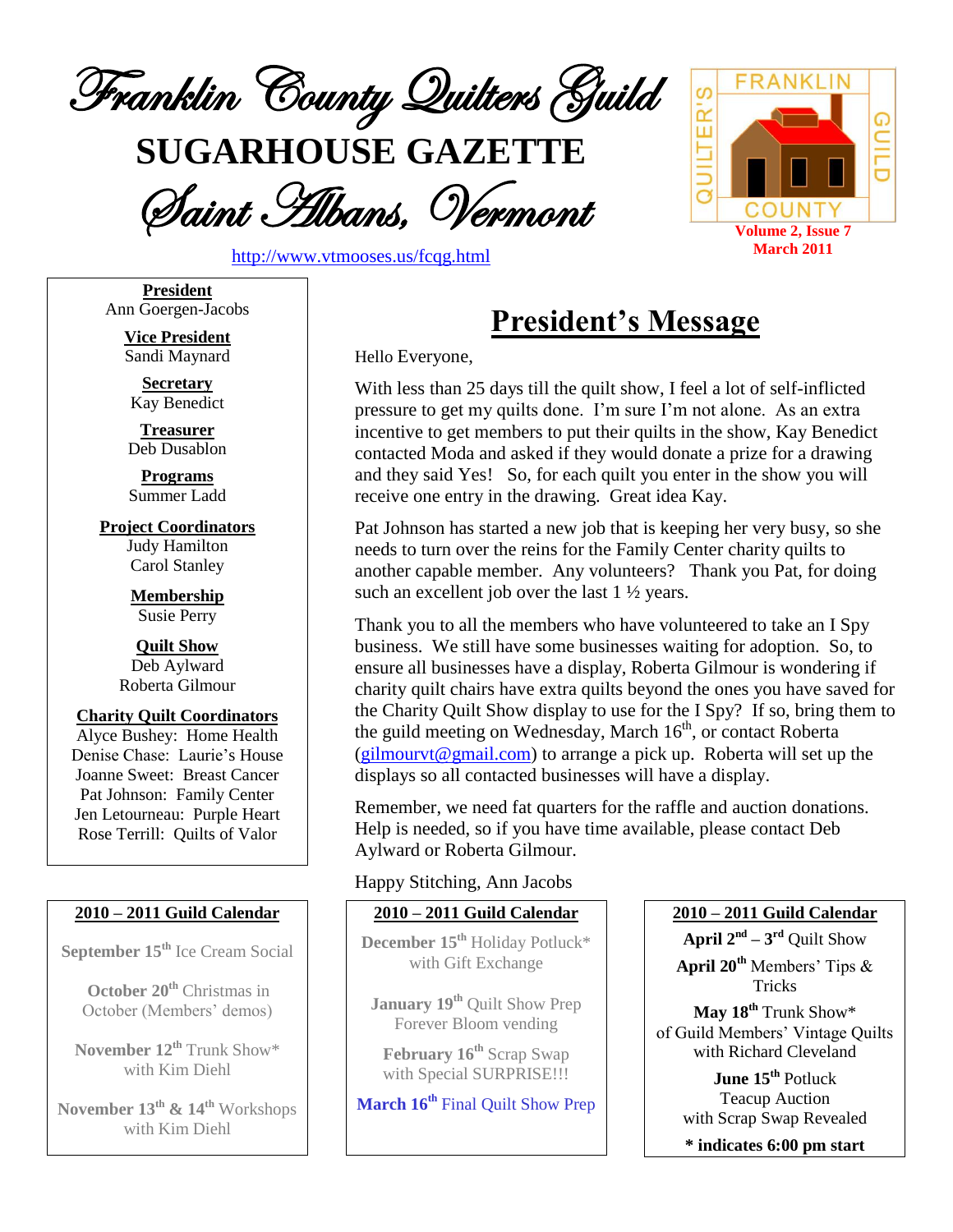### **FRANKLIN COUNTY QUILTERS GUILD** Minutes of February 16, 2011

Present: Total attended 36, including one new member and one guest.

*Proceedings:*

- ✦Meeting called to order at 7:02 p.m. by Ann Jacobs, President.
- ✦Secretary's Report: Minutes of January 19, 2011 meeting, motion to accept by Roseanne Terrill, seconded by Gerda Thibault.
- ✦Treasurer's Report: Motion to accept by Gisele Nolan, seconded by Carol Stanley.

*Old Business/Quilt Show:*

✦We need quilts for the show!

- ✦We still need fat quarters for the FQ basket (see Gwen Guyette), non-quilty items for the door prize basket (see Deb Aylward), and items for the silent auction (see Nancy Orcutt).
- ✦There are still a few volunteer jobs to fill at the show (see Bonnie Evans). For those who volunteer for jobs, there will be a drawing for a sewing machine donated by Smitty - one entry for each job you volunteer for.
- ✦Deb Aylward is collecting finished blocks for the awards.
- ✦Sharon Perry has posters and cards for publicity.
- ✦Raffle tickets and money need to be returned to Nadine Froebel no later than the March meeting.
- ✦Roberta Gilmour has a few businesses still needing quilts for I Spy Quilts on Main Street. Also has "For Sale" and "Not for Sale" cards to attach to quilts.
- ✦One of our show vendors, Yankee Pride, is offering kits for guild members. To reserve a kit, sign up at February or March meeting, pick up the kit at the show.

*New Business:*

- ✦It was suggested that labels be created to attach to quilts shown in our annual show (past and current). Sharon Perry will load a template on computer so members can print them out themselves. FYI, laser printing tends to be more permanent than inkjet printing.
- ✦Nancy Orcutt read a proclamation from Marty Manahan, mayor of St. Albans, recognizing the 20th birthday of the guild. Sharon Perry will write a press release, including the proclamation, for the St. Albans Messenger.

*Block of the Month:*

- ✦Red, white and blue Martha Washington Star blocks submitted for the February block raffle were won by Nancy Magnant.
- ✦The March block is Pinwheel #7 from Quilter's Cache, using green and yellow fabrics. Remember to use a scant 1/4-inch seam, and measure the finished block to be sure it is the right size (i.e., big enough).

*Other Monthly Drawings:* Door prize won by Bev Cook, charity quilt raffle won by Rolande Fortin.

### *Other Business:*

- ✦Ann Jacobs read a thank you from the recipient of a 2010 New Year's Baby Quilt (received on our gmail account 2/15/10).
- ✦Members were reminded to take one fat quarter from the Birthday Fat Quarter Basket in the month of their birthday.

*Show and Tell:* charity quilts, other quilts and projects.

*Program:*

- ✦Summer Ladd directed members in three trivia games (Name the Quilt Block, Word Jumble and Quilt Trivia Challenge). First place winner was Sharon Perry with the most correct answers, second was Nancy Orcutt, and third was Elaine. Winners chose a book from a selection provided by Bonnie and Sharon.
- ✦Fabric Swap Each member brought at least three fabric squares (3-inch, 5-inch, and/or 10-inch), and swapped them for other squares to be incorporated into a project. The reveal will be in June (not in March, as previously announced).
- ✦A cake celebrating the guild's 20th birthday was enjoyed by everyone.

Next meeting on Wednesday, March 16 at 7:00 p.m. Program: Final quilt show prep.

Meeting adjourned at 8:30 p.m.

Minutes submitted by Kay Benedict, Secretary

## **MONTHLY MEETING FORMAT**

| <b>B.V.WAVAN</b><br>$6:30 \text{ pm}$ | Doors open<br>Sign-up for raffle BOM block<br>Sign-up for monthly drawing<br>Pick up name tag |
|---------------------------------------|-----------------------------------------------------------------------------------------------|
| $7:00 \text{ pm}$                     | Business meeting<br>Show and Tell<br>Short break as appropriate<br>Program for the evening    |

## **QUILT TIP**

- If your thimble is a little too large for your finger, remove the thimble, lick your finger and put the thimble back on...your thimble will not fly off your finger again.

- Take your empty thread spools to art teachers at the local school to use with their students.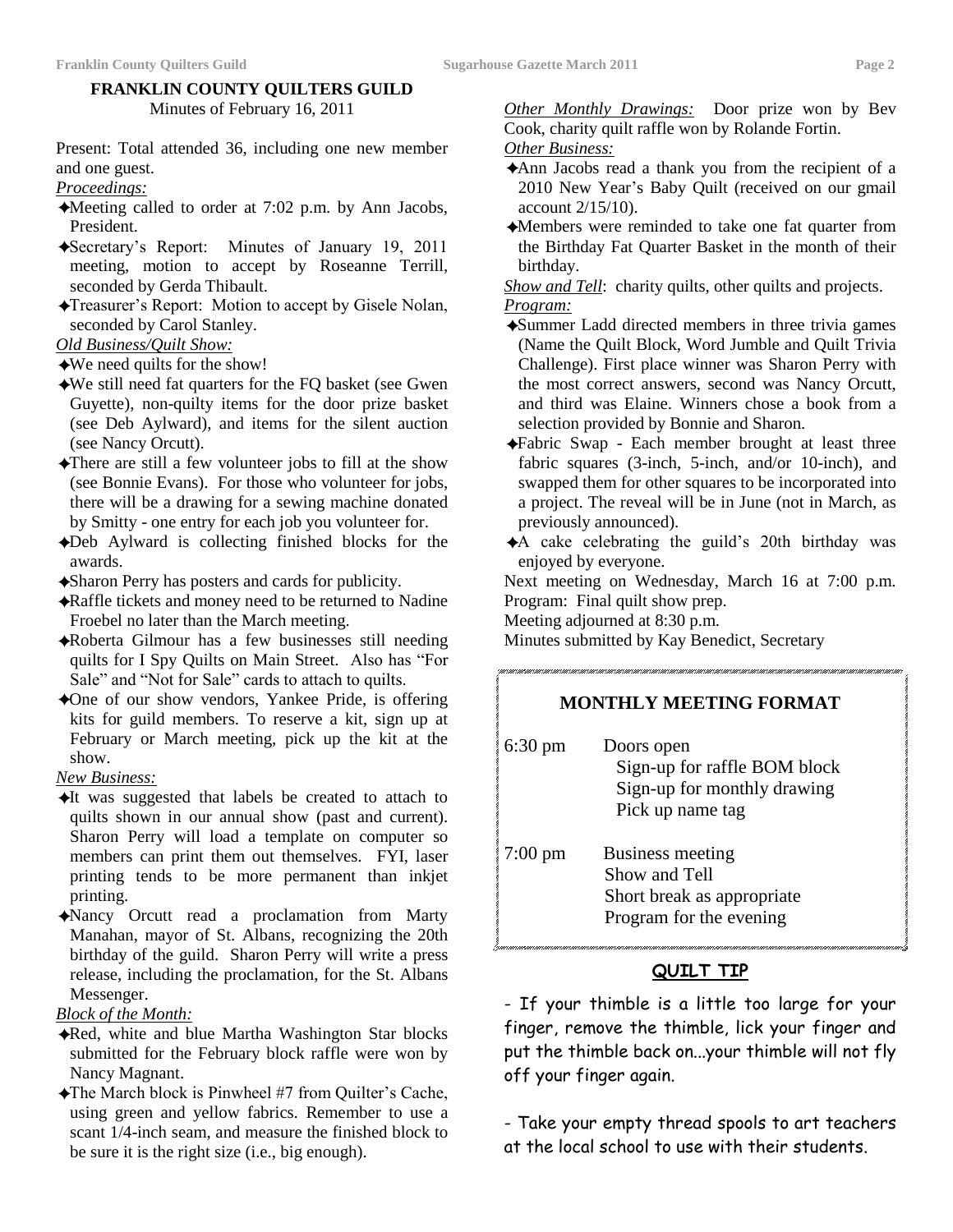#### **Franklin County Quilters Guild Sugarhouse Gazette March 2011 Page 3**



# **MARCH 2011 BLOCK OF THE MONTH PATTERN: PINWHEEL #7 Pattern from [www.quilterscache.com](http://www.quilterscache.com/) Use green for Color 1 and yellow for Color 2.**

If you have any questions, call Carol Stanley 849-2949.

**Click the link below for the Pinwheel #7 Block pattern <http://www.quilterscache.com/P/Pinwheel7Block.html>**

### *27 DAYS & COUNTING:* **COUNTDOWN CONTINUES TO 2011 QUILT SHOW**

The quilt show committee met on March  $10<sup>th</sup>$  to continue preparations for the quilt show. There are still many ways guild members can help. Continue reading and see if there is a job that might be perfect for you.

**We still need quilts!!!** We only have 75 quilts "promised" for the quilt show. So the deadline for entering quilts has been extended to the meeting on the 16<sup>th</sup>. For at least the last four years, we've had over 100 quilts on display in the gym, and that number did not include all the charity quilts we display. The show advertisement says the show "features over 100 quilts." We need 26 more entries to make it so. If you have another quilt or two you'd like to enter, there is a registration form in this newsletter that you can use. Jen Martin is in charge of quilt registration and quilt layout so please get your registration forms to Jen as soon as possible. There will be cameras again at the March guild meeting to take pictures for those members who need to do so in order to have a picture to submit with the registration form. See Sharon Perry at the meeting, and she'll take a picture for you.

We still need volunteers too!!! As an incentive to get members to volunteer at the quilt show, Bonnie Evans has arranged a special drawing for one volunteer to win a sewing machine donated by Smitty's Sewing Machine Services in Essex Junction. For each job you sign up and perform, your name will be entered into the drawing. So if you perform multiple jobs (white glove, donate quilts for I Spy, greeter, etc.), your name will be entered multiple times. There are a few jobs still left. If you want to be able to have at least one entry in the drawing, check with Bonnie at the March meeting for a job at the quilt show.

**We still need donations!!!** The **Silent Auction** only has 15 items, and we normally have between 25-30 items. If you want to donate a quilted or quilt-related item for the Silent Auction table, give your items to Nancy Orcutt at the March meeting. Table runners and

toppers, matching placemats and napkins, bags and totes, wall-hangings, quilt kits, and gift baskets have all been popular sellers in the past. If you have an item to donate, give them to Nancy Orcutt at the guild meeting. We still need donations for the **door prize**. The door prize can be won by a non-quilter so items like candles, soaps, lotions, tea, coffee, etc, are always welcomed. Lorraine Pike is collecting items for the door prize. Finally, we need **fat quarter donations** for the basket of FQs we use as a prize for the raffle. Gwen Guyette is collecting the FQ donations.

**We still need members to do a few demos!!!** Lorraine Pike is looking for members to do a demo during the quilt show. If you have an easy or unique technique or project you'd like to demo, talk to Lorraine at the meeting or contact her at Lorraine 849-6683 or [lipike@wildblue.net.](mailto:lipike@wildblue.net)

**Raffle tickets and money need to be returned to Nadine Froebel by the March meeting, no exceptions**!!! She asks that each member return the raffle tickets and money for the tickets in an envelope with the member's name written on the outside. Nadine wants to be sure to properly credit the returned tickets and money to the correct member and avoid making unnecessary telephone calls looking for unreturned tickets.

**I Spy Quilts on Main Street: If you haven't contacted your business, please do so soon to get the quilts on**  display. Also, Roberta Gilmour would like to thank everyone who has adopted a business.

**Finally, all quilts should be dropped off at City Hall no later than 5:30 pm on Friday, April 1st…no fooling!** We know some members may find it difficult to travel from work and drop quilts off by 5:30 pm. So we're asking those members to do a little advance planning and arrange to have a friend bring their quilts to City Hall. Or you can drop them off earlier in the day. Deb Aylward plans to be at the gym by noon. We ask everyone's help here so we can get all the quilts hung and leave at a reasonable hour before we all have to return early on Saturday morning.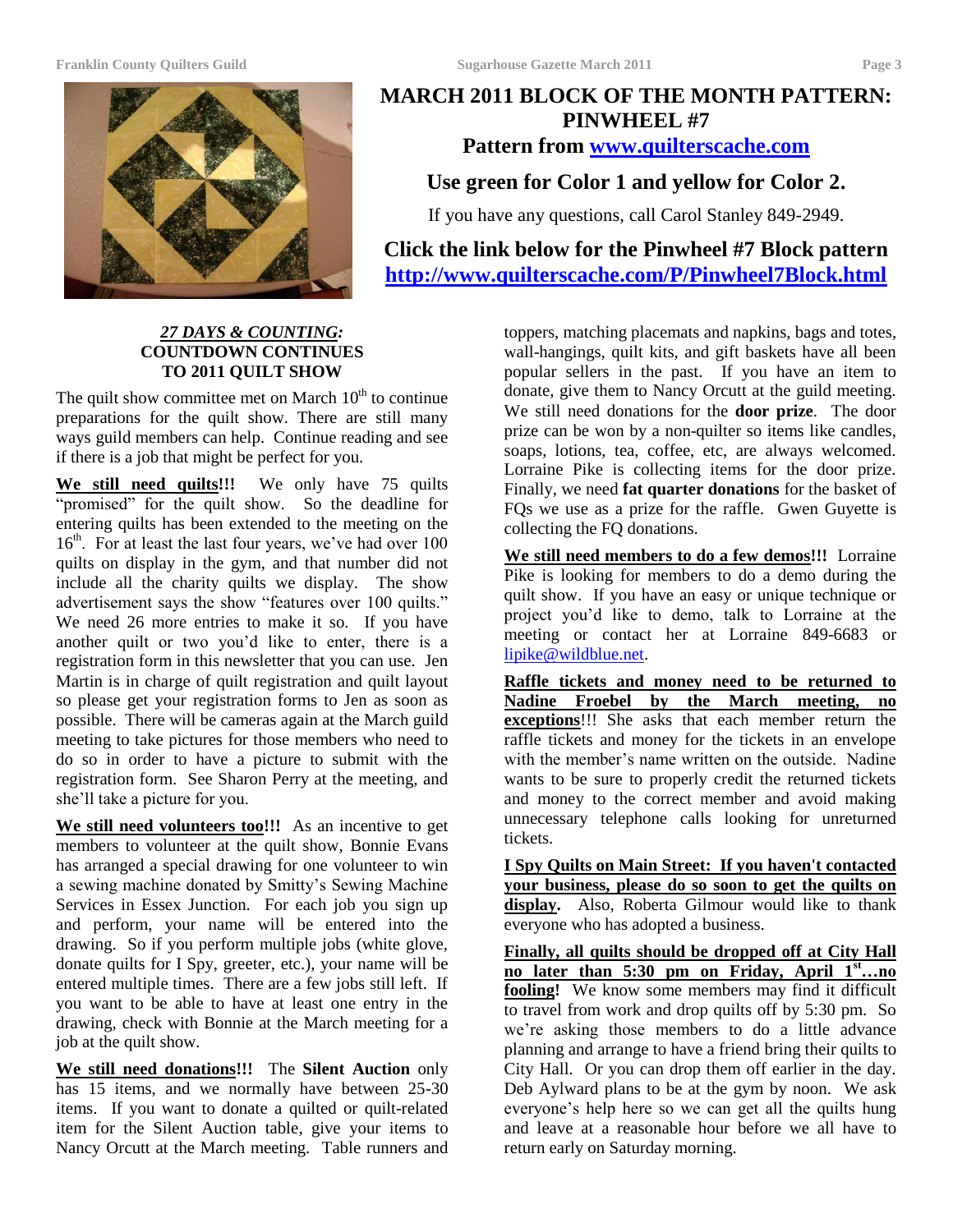# **Franklin County Quilter's Guild 13th Annual Quilt Show Quilt Registration Form**

# **Registration Deadline EXTENDED to Wednesday, March 16, 2011**

Please print clearly and submit one form per entry. Instructions for submitting are on page 2. Please note, this form must be signed before displaying your quilt(s).

| Name:                                    |                                                                                                                                        | Phone:                                                     |
|------------------------------------------|----------------------------------------------------------------------------------------------------------------------------------------|------------------------------------------------------------|
|                                          |                                                                                                                                        |                                                            |
|                                          |                                                                                                                                        | Title of Quilt:                                            |
|                                          |                                                                                                                                        |                                                            |
|                                          |                                                                                                                                        |                                                            |
| <b>Category:</b> (please check only one) |                                                                                                                                        |                                                            |
|                                          | $C$ – Crib or Lap $\Box$ <b>B</b> – Bed Quilt $\Box$ <b>W</b> – Wall Quilt $\Box$ <b>M</b> – Miniature                                 |                                                            |
|                                          | Hanging dimensions: _______ inches Wide by                                                                                             | inches Long                                                |
|                                          | <b>SLEEVES:</b> Crib/Lap, Bed and Wall quilts must have 5" sleeve to hang.<br>Miniatures less than 20" wide may omit a hanging sleeve. |                                                            |
| Please check all that apply:             |                                                                                                                                        |                                                            |
|                                          | □ Hand pieced □ Machine pieced □ Hand appliquéd □ Machine appliquéd                                                                    |                                                            |
| Hand quilted $\Box$ Machine quilted      |                                                                                                                                        |                                                            |
|                                          |                                                                                                                                        |                                                            |
|                                          |                                                                                                                                        |                                                            |
| Source of design:                        |                                                                                                                                        | Other techniques used:<br>Name of piecing/appliqué design: |
|                                          |                                                                                                                                        | Continue to next page                                      |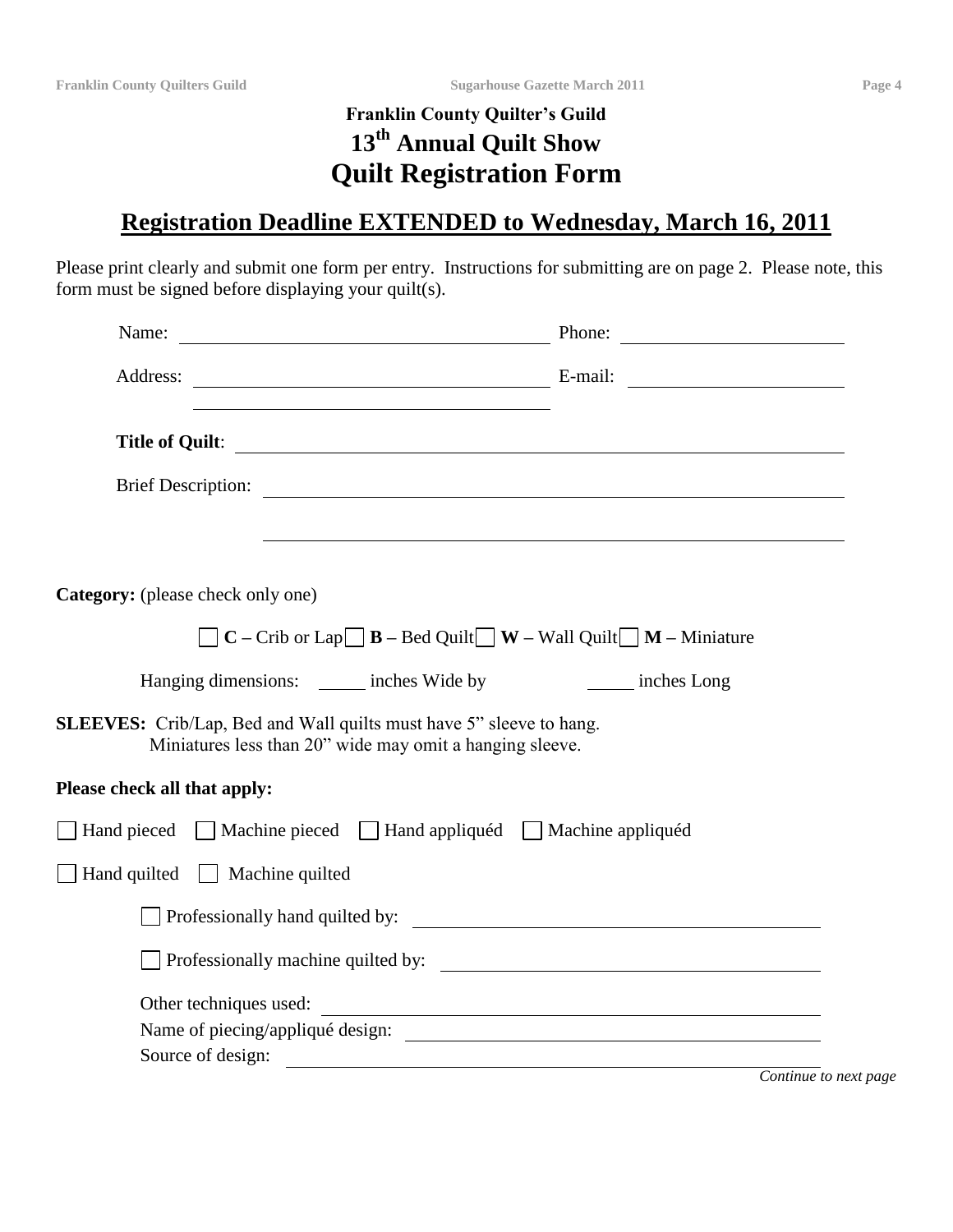**Printed photograph submitted**  (your name & mailing address must appear on the back of your photo if you wish to have the photo returned to you.)

Digital photograph e-mailed (please send in .jpg format)

By signing below, I understand that the Franklin County Quilter's Guild, its members and affiliates and the St. Albans City are not responsible for damage or loss of quilts exhibited. I accept full responsibility for any and all insurance coverage.

**Signature:\_\_\_\_\_\_\_\_\_\_\_\_\_\_\_\_\_\_\_\_\_\_\_\_\_\_\_\_\_\_\_\_\_\_\_\_\_\_\_\_ Date:\_\_\_\_\_\_\_\_\_\_\_\_\_\_\_\_\_**

**Please check here if you are completing this form electronically and submitting by e-mail.** By checking here, I understand that the Franklin County Quilter's Guild, its members and affiliates and the St. Albans City are not responsible for damage or loss of quilts exhibited. I accept full responsibility for any and all insurance coverage. **Date**:

# **Please submit photo and signed form to:**

Jen Martin

or

Feel free to call Jen Martin if you have questions about completing or submitting this form.

*REMINDER: The quilt show is scheduled for April 2 & 3, 2011.*

It is important to submit a form for each entry by the **deadline** to facilitate successful organization of the display.

Thank you for your cooperation.

*Deadline for articles for next newsletter:* **Wednesday, April 6th , 2011**

Please email articles to Sharon Perry, *vtquilter@gmail.com*, or mail to PO Box 517, Montgomery Center VT 05471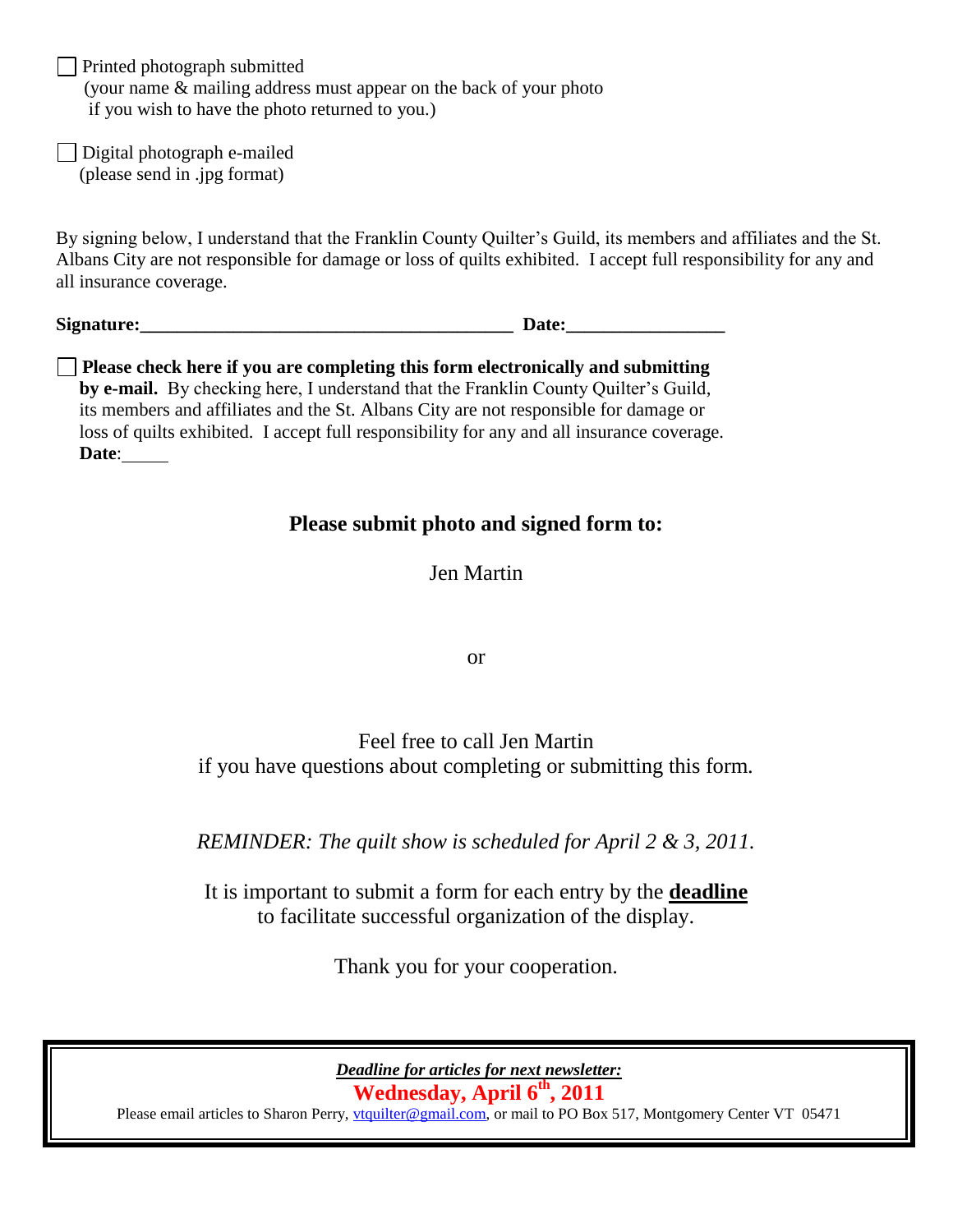### **MARCH 2011 TREASURER'S REPORT**

# **FRANKLIN COUNTY QUILTER'S GUILD**

Treasurer's report -- March 16, 2011

| <b>Opening Balance</b>                                                                                                                                                                                                                                                                                                                                                                                                                                                         |                                                                                                     | \$2,083.38 |
|--------------------------------------------------------------------------------------------------------------------------------------------------------------------------------------------------------------------------------------------------------------------------------------------------------------------------------------------------------------------------------------------------------------------------------------------------------------------------------|-----------------------------------------------------------------------------------------------------|------------|
| <b>Funds collected</b><br>Vendor rent (QS 2011)<br>Dues<br>Sale Table (Jan)<br>Sale Table (Feb)<br><b>Raffle Tickets</b>                                                                                                                                                                                                                                                                                                                                                       | \$100.00<br>\$15.00<br>\$8.50<br>\$5.50<br>\$496.00                                                 |            |
| Total                                                                                                                                                                                                                                                                                                                                                                                                                                                                          | \$625.00                                                                                            |            |
|                                                                                                                                                                                                                                                                                                                                                                                                                                                                                | Total                                                                                               | \$2,708.38 |
| Funds paid out<br>Church of the Rock, Mar rent<br>Gerald Perry, Room set-up for Mar<br>Nadine Froebel, Postage for raffle ticket mailing<br>Judy Hamilton, Feb Block printing<br>Summer Ladd, Gift bags & 20th Anniv refreshments<br>Denise Chase, Laurie's House fabric<br>Alyce Bushey, Home Health fabric<br>Sharon Perry, QS folde r& copying, fabric ink, FCQG Logo & Charity<br>Quilt stamps, Banner hanging, Regal Art -posters/cards, Staples - small posters<br>Total | \$35.00<br>\$25.00<br>\$10.12<br>\$13.39<br>\$140.85<br>\$27.52<br>\$179.64<br>\$370.90<br>\$802.42 |            |
| <b>Grand Total</b>                                                                                                                                                                                                                                                                                                                                                                                                                                                             |                                                                                                     | \$1,905.96 |

2011 YTD Collections: \$887.42

Respectfully submitted, Deborah L. Dusablon, Treasurer 03/16/11

### **SHIREEN'S STASH SALE**

Shireen is moving to Florida (hopefully by the end of March) and won't have a sewing room for a minimum of 1 year, so rather than put it all in storage, she's getting rid of her stash. FCQG members can schedule evening times to visit Shireen's stash Monday, March 14<sup>th</sup> through Friday, March 18<sup>th</sup> for a bag stuffer sale. All the fabric you can cram in a paper grocery sack (BYO) for \$20. Unlimited bags per member. Shireen will accept 1 or 2 quart-size jugs of maple syrup in trade to take with her family to Florida, but other than that, sorry - cash/check only. Please tell Shireen in advance if you're offering syrup so she doesn't end up with too many. Whatever's left after the bag stuffer sale Shireen plans to put into three large boxes, wrap up pretty with gift wrap, and donate as participation prizes for members who help with the quilt show. Also, her beloved 1914 Singer Treadle machine is still for sale at a reduced price of \$150. Email Shireen at [quiltsanity@yahoo.com](mailto:quiltsanity@yahoo.com) to set up an appointment.